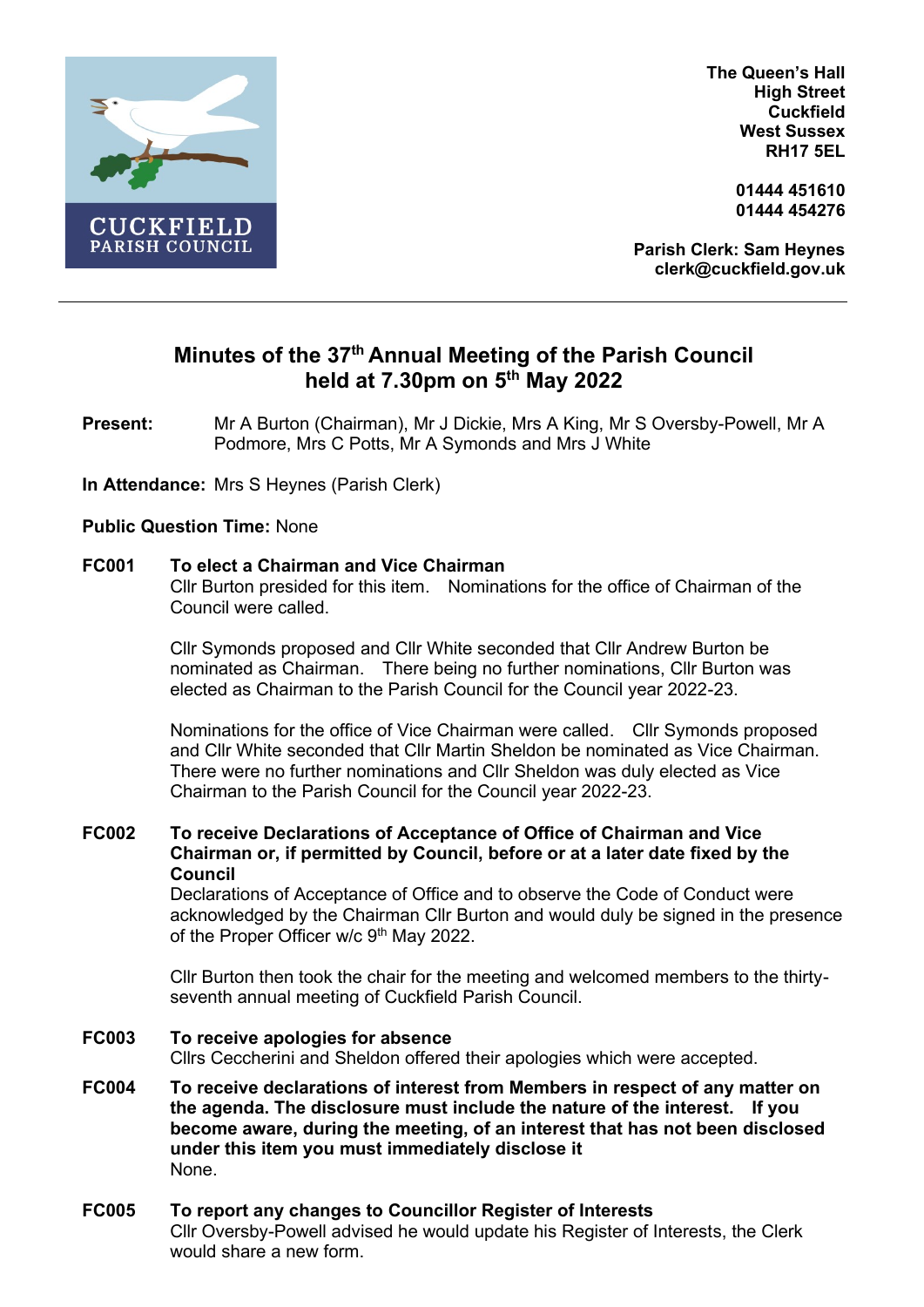**FC006 To review minor changes to the Code of Conduct and resolve to adopt the updated version for the forthcoming year**  The revised Code of Conduct was reviewed and adopted.

**FC007 To approve the minutes of the of the Full Council meeting held on 31st March and 14th April 2022, and the minutes of the Annual Parish Meeting held on 7th April 2022 (previously circulated)** The minutes of the meetings held on 31st March 2022, 14th April 2022 and the minutes of the APM held on 7<sup>th</sup> April 2022 were taken as read and confirmed as a true record.

- 19.39 Cllr John Dickie arrived.
- **FC008 To receive reports from the District Councillor and County Councillor** Cllr Bradbury offered his apologies; Cllr Salisbury was in attendance and opened by expressing his disappointment for the failed bid in application of grant funds from MSDC for the Platinum Jubilee event.

Cllr Salisbury went on to provide the following updates:

Browns lorries were using an access road off the A23 which was allocated for occasional use by farmers only, to access a field which appeared was being used illegally for equipment storage and chalk deposits. MSDC and WSCC were now working together to put a halt to this and have the land returned to its original state.

Cuckfield Golf Course were continuing to build and then put in retrospective planning applications, which MSDC were continuing to oppose.

MSDC was working to resolve the outstanding Deed of Variation with Taylor Wimpey relating to the Buttinghill Site. The timeline note of actions was still outstanding, Cllr Salisbury would share this once it was available.

Cllr Salisbury was unable to go any further with the Denning Place site as it was felt that the hardstanding was causing less than considerable harm. Likewise, MSDC felt it would be deemed unreasonable to proceed with any further action regarding the second internal set of gates.

The sale of the Courtmead Road 'playmeadow' was in limbo due to the right of way through the site. MSDC lawyers were in debate with the purchaser's lawyers regarding this. Cllr Salisbury would follow up with Tom Clark regarding our query relating access rights along Courtmead Road to the 'playmeadow'.

The inspector was prepared to write a final letter asking planners to verify the major modifications suggested to the SHELAA and District Plan; this was approx. 4-6 weeks away.

MSDC was still examining all the sites included along with Cuckstye; Cllr Salisbury felt the housing numbers imposed on the area were far too high due to the ever-rising issue of affordability. There were ongoing discussions with the government regarding the numbers, however if this was unresolved by July the District Plan proposals would have to proceed in order to meet the timelines required to keep it and therefore the 5 year housing land supply live. If this were lost, MSDC would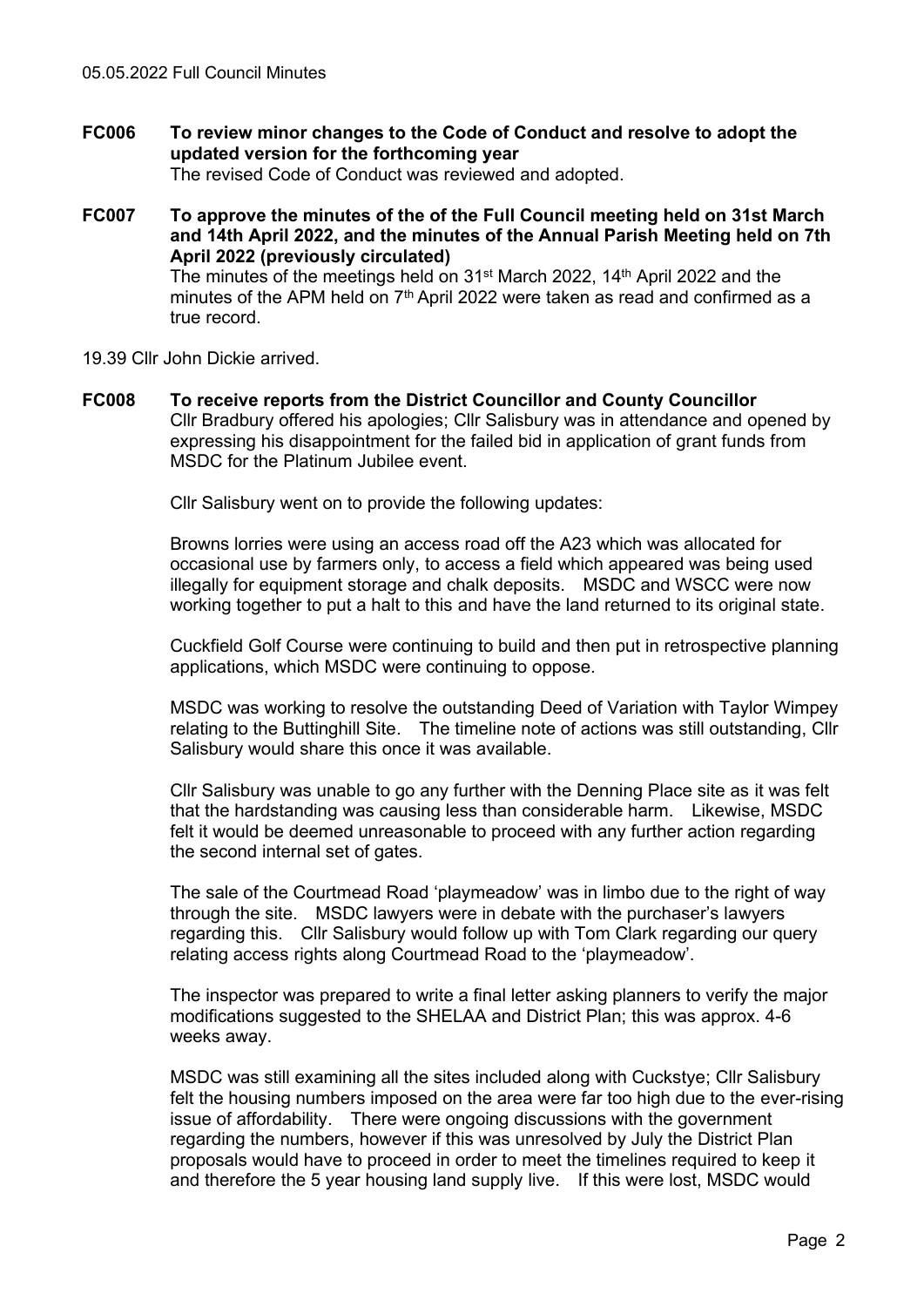move back to 'development by appeal' as was occurring up to 2016 before the District Plan was adopted.

Fairfax had pulled out of the rebuild of the club house for the rugby club, but Cllr Salisbury was not aware of this. He was working on obtaining approval to rebuild the pavilion at Whitemans Green.

Cllr Salisbury left the meeting.

- **FC009 To receive a verbal report from the Chairman** Cllr Burton acknowledged the success of this year's Annual Parish Meeting which was well attended and thanked all staff for organising this.
- **FC010 To note the Full Council Action List** All actions were noted.
- **FC011 To approve Bank Reconciliation Statements for March and April 2022** This item was deferred to the next meeting as the Clerk had not prepared the April statement in time for the meeting.
- **FC012 To review and (re)adopt Standing Orders and Financial Regulations** Council resolved to adopt the Standing Orders and Financial Regulations.
- **FC013 To appoint members to serve on the following Committees for the Council year 2022-23, and to elect Chairmen and Vice Chairman of those Committees, and review their terms of reference (attached):**
	- **a) Assets, Community & Environment**

Cllr Symonds was nominated by Cllr White and seconded by Cllr Dickie as Chairman.

Cllr Sheldon was nominated by Cllr Dickie and seconded by Cllr White as Vice Chairman.

Cllrs Ceccherini, Dickie, King, Podmore, Potts and White were additional members **b) Community Buildings**

Cllr King was nominated by Cllr White and seconded by Cllr Symonds as Chairman. Cllr Symonds was nominated by Cllr King and seconded by Cllr Potts as Vice Chairman.

Cllrs Podmore, Potts, White were additional members.

**c) Planning**

Cllr Oversby-Powell was nominated by Cllr White and seconded by Cllr King as Chairman.

Cllr Sheldon was nominated by Cllr Oversby-Powell and seconded by Cllr King as Vice Chairman.

Cllrs Ceccherini, King, Podmore and White were additional members.

# **d) Roads & Traffic**

Cllr White was nominated by Cllr Dickie and seconded by Cllr Potts as Chairman. Cllr Dickie was nominated by Cllr Burton and seconded by Cllr White as Vice Chairman.

Cllrs Ceccherini, Oversby-Powell and Potts were additional members.

# **e) Human Resources**

Cllr Burton was nominated by Cllr Oversby-Powell and seconded by Cllr King as Chairman.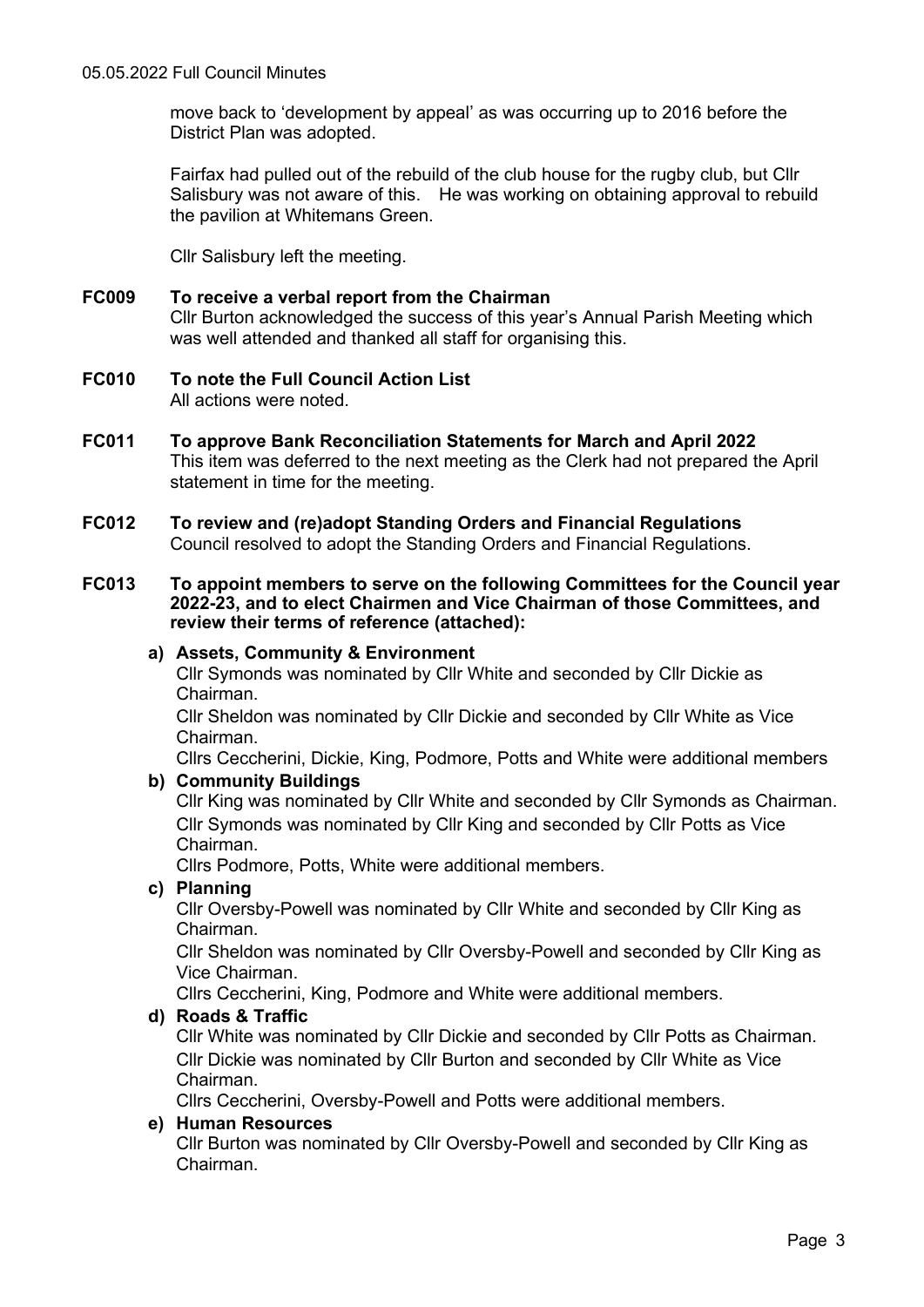Cllr King was nominated by Cllr Burton and seconded by Cllr Oversby-Powell as Vice Chairman.

Cllrs Oversby-Powell and Sheldon were additional members.

# **f) Finance & General Purposes**

Cllr Symonds was nominated by Cllr White and seconded by Cllr Burton as Chairman.

Cllr Burton was nominated by Cllr Symonds and seconded by Cllr King as Vice Chairman.

The Chairman and Vice-Chairman were ex-officio members of all committees.

The Clerk would prepare and circulate a Committees list and the terms of reference to all Members.

# **FC014 To confirm membership of the following Working Groups for 2022-23:**

- **Cuckfield Village Hall Redevelopment** Cllrs King, Podmore Symonds and Sarah Moss (representing the Cuckfield Preschool)
- **Christmas Street Festival** Cllrs Ceccherini, Podmore, Potts and Sheldon
- **Angela Fox Nature Garden** Cllrs Burton, King, Podmore and Symonds

# **FC015 To appoint representatives to and agree arrangements for reporting back from:**

- **West Sussex Association of Local Councils (2 representatives)** Cllrs Burton & Sheldon
- **Cuckfield Museum Trust (2 representatives)** Cllrs King and Symonds
- **Blunts Wood Steering Committee (1 representative)** Cllr Podmore
- **Emergency Planning Liaison Group (1 representative)** Cllr Symonds
- **County Local Committee (1 representative)** Cllr Dickie
- **Neighbourhood Watch (1 representative)** Cllr White
- **Mid Sussex Association of Local Councils (1 representative)** Cllr Sheldon
- **Town & Parish Strategic Liaison Group (2 representatives)** Cllr Sheldon and Parish Clerk
- **Speedwatch (1 representative)** Cllr White
- **FC016 To review and agree authorised signatories on the Council's bank accounts (Cllrs Burton, King, Podmore, Sheldon and Symonds (whose access has never worked))**

Council resolved to retain existing signatories, and Cllr Symonds would endeavour again to obtain access to the bank accounts.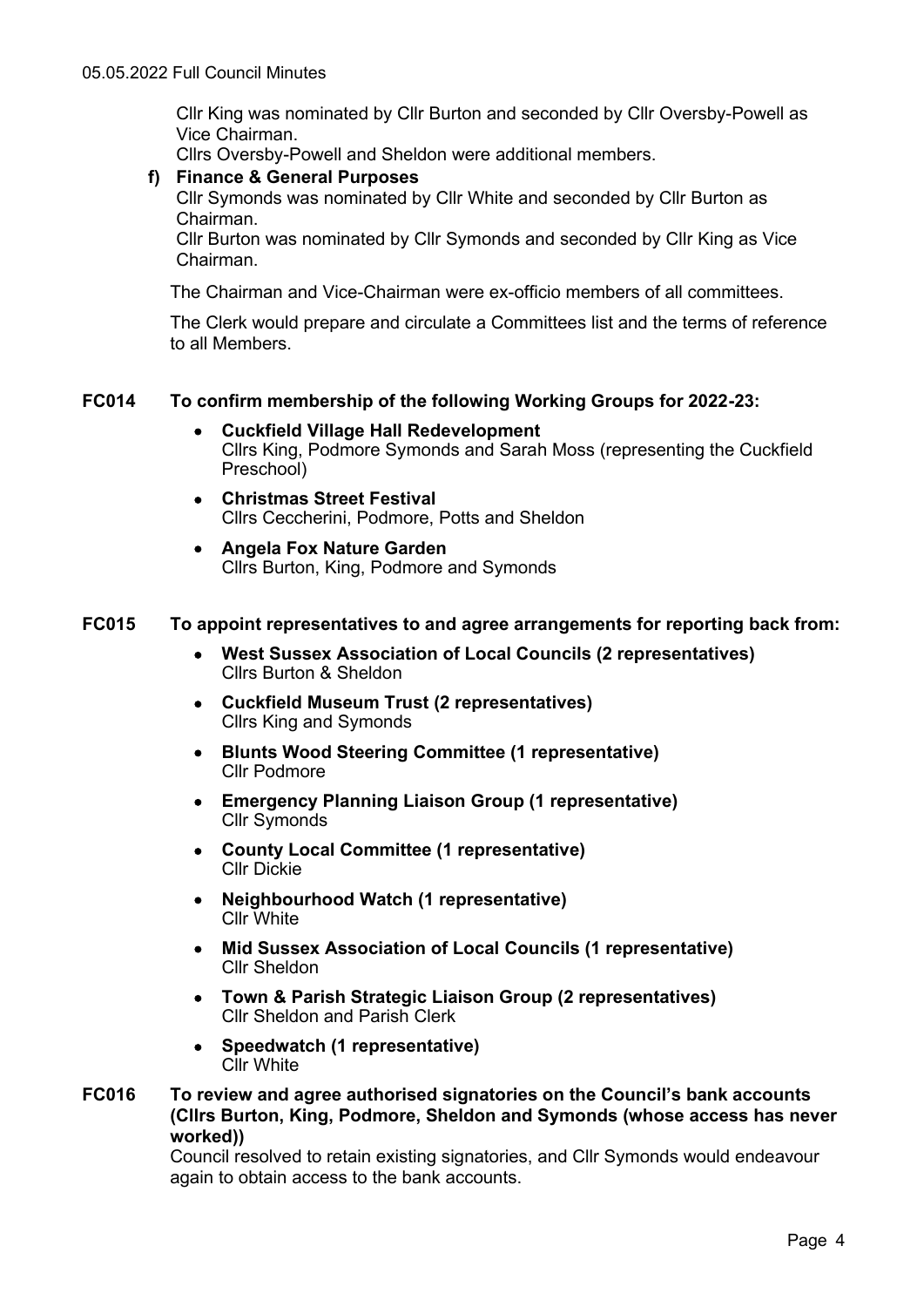**FC017 To reconfirm eligibility and approve the continued use of the General Power of Competence (GPC). The Criteria for the GPC as defined in S8 of the Localism Act 2011 (having an appropriately qualified Clerk and at least two thirds of the Council being elected) is met by the Council**

The Clerk confirmed that the Council still met the criteria for the GPC as defined in S8 of the Localism Act 2011 (having an appropriately qualified Clerk and at least two thirds of the Council being elected), and Council resolved to continue to adopt the General Power of Competence.

# **FC018 To approve the continuation of the following arrangements:**

- **a. current delegation to committees, staff and other local authorities in line with legislation, Standing Orders, Financial Regulations and Terms of Reference (attached)**
- **b. ongoing partnership (including legal arrangements) with other local authorities, not for profit bodies and businesses**

Council noted existing arrangements had not changed and resolved they should continue.

#### **FC019 To consider the appointment of the Internal Auditor for 2022-23**

The Clerk advised the Council it was good practice to consider appointing a new Internal Auditor every 3 years, however Council resolved to appoint Andrew Sturgeon as Internal Auditor to the Council for 2021/22. They would consider using an alternative Internal Auditor for 2022/23 accounts.

#### **FC020 To review and confirm arrangements the following items (copies available in the Parish Office):**

# **a) Inventory of land and assets including buildings and office equipment**

# **b) Insurance arrangements in respect of all insured risks**

Council reviewed and resolved to accept all arrangements in place for the above items. The Clerk advised that new purchases had been added to the fixed assets list, and old items decommissioned.

# **FC021 To note and approve the effectiveness of the Audit Plan and the Council's Internal Audit and Internal Control Procedures**

Council noted and approved the effectiveness of the Audit Plan and the Council's Internal Audit and Internal Control Procedures.

# **FC022 To receive a Neighbourhood Watch Update from Cllr White**

Cllr White had taken over the co-ordination role for the area and was in touch with local co-ordinators; however only 1 response had been received to date, an appeal would be made on social media. It was frustrating that local volunteers do not have a very active role, as they should be sharing updates from the central hub about issues as well as social activities occurring within their local area to reduce feelings of isolation and loneliness. Neighbourhood Watch was about creating a community for your local area.

# **FC023 To review the matter of land encroachment at the Observer Field and consider next steps to seek resolution and reclaim the area of land** A letter had been sent to the owner of the property whose garden had been expanded into the Observer Field but no reply had been received to date. The Clerk was instructed to contact the solicitor regarding the proposed next steps.